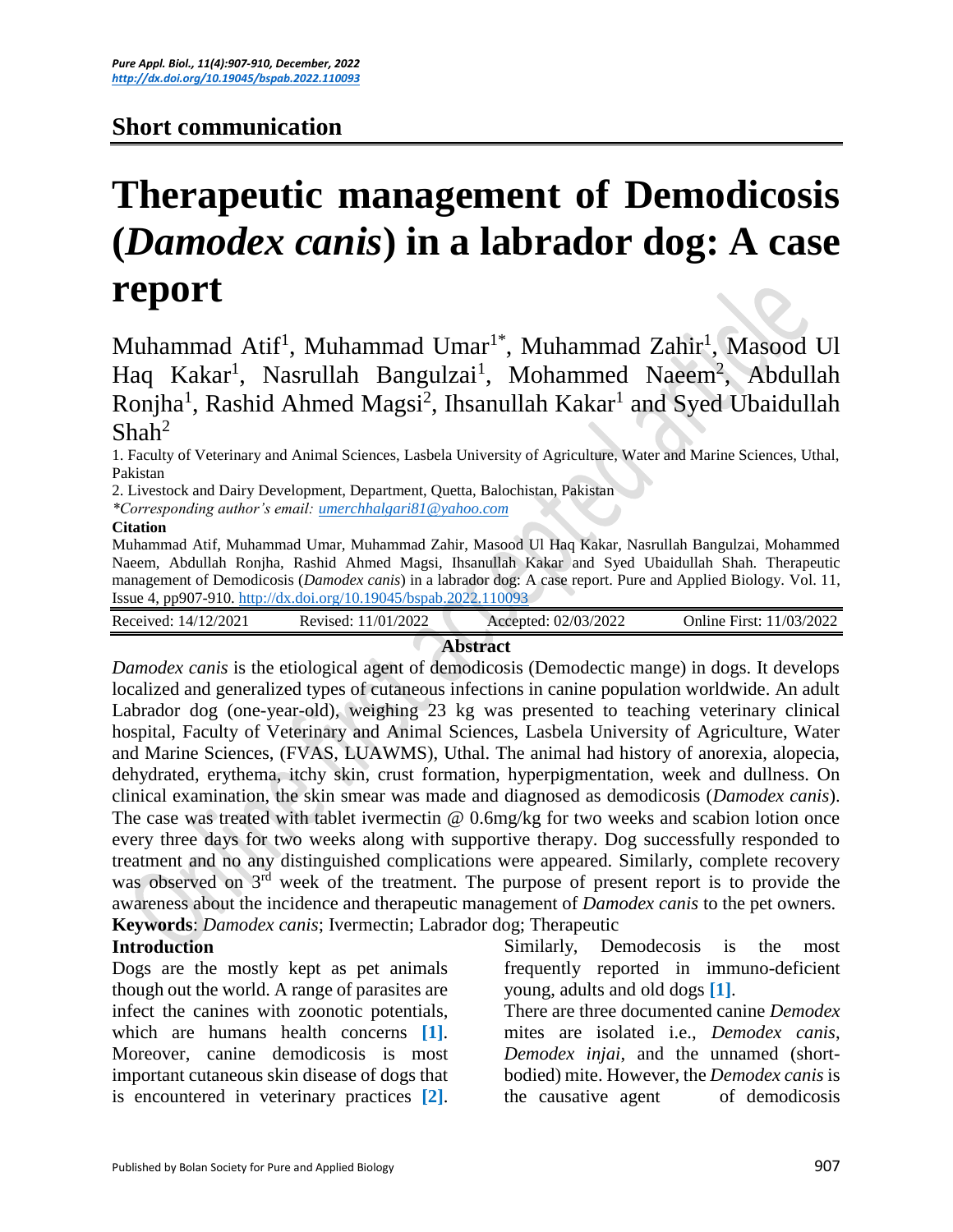colonize in the hair follicles, sebaceous glands of the animal **[\[2\]](#page-3-1)**. It is characterized by skin changes significantly includes alopecia, erythema, follicular hyperkeratosis, comedones, pustules, seborrhea, crusts, however, a secondary pyoderma could be frequently reported as further complicates of this infection **[3]**.

*Damodex Canis* is follicular effecting parasite and most common skin infection in dogs**[\[4,](#page-3-2) [5\]](#page-3-3)**. Therefore, two types of infections are documented; localized and generalized form. Similarly, localized type occurs mostly

in young dogs less than a year old **[\[6\]](#page-3-4)**. Moreover, the cutaneous infection becomes generalized due to proliferation of mite population **[\[4\]](#page-3-2)**. Generalized demodecosis in dog might take several months to years to recover in dog. Moreover, persistent puritis observed in infected animals due to itching resulting wounds on the body from *Demodex canis* **[\[1\]](#page-3-0)**. Therefore, the present report is about the alarming incidence of demodecosis (Fig. 1) in Balochistan province and helps in to treatment, prevention and control of disease in dogs.



**Figure 1. Demodicosis (***Damodex Canis***) in a labrador dog. (a) alopecia, papules, erythema of skin (white circles); (b) Papules, erythema and crusty skin (white arrows)**

# **History**

An adult one-year-old Labrador dog (weighing, 23 kg) was presented to teaching veterinary clinical hospital, FVAS, LUAWMS, Uthal. Animal had history of anorexia, hair shedding, weak, dull and foul smell from the animal's body since last one month.

# **Physical examination**

On physical examination, the infected dog was anorexic with dehydrated skin. The moderate pathological conditions include alopecia, erythema, itchy skin, crust formation and the hyperpigmentation were observed.

# **Sample collection and diagnosis**

Scraped deep skin was done with the help of scalpel and surgical blades. The suspected crusted papule of skin area was selected on infected animal. Unnecessary hairs were clipped to reduce the amount of hairs during slide preparation used for diagnosis. Adjacent to the infected area of skin was immediately selected for sample collection. A drop of liquid paraffin was placed on the selected area and allow for spread-out. The skin was squeezed to maximize the numbers of mites inside the skin area to be scrapped. Scraping of skin started with the help of scalpel and surgical blades and finished till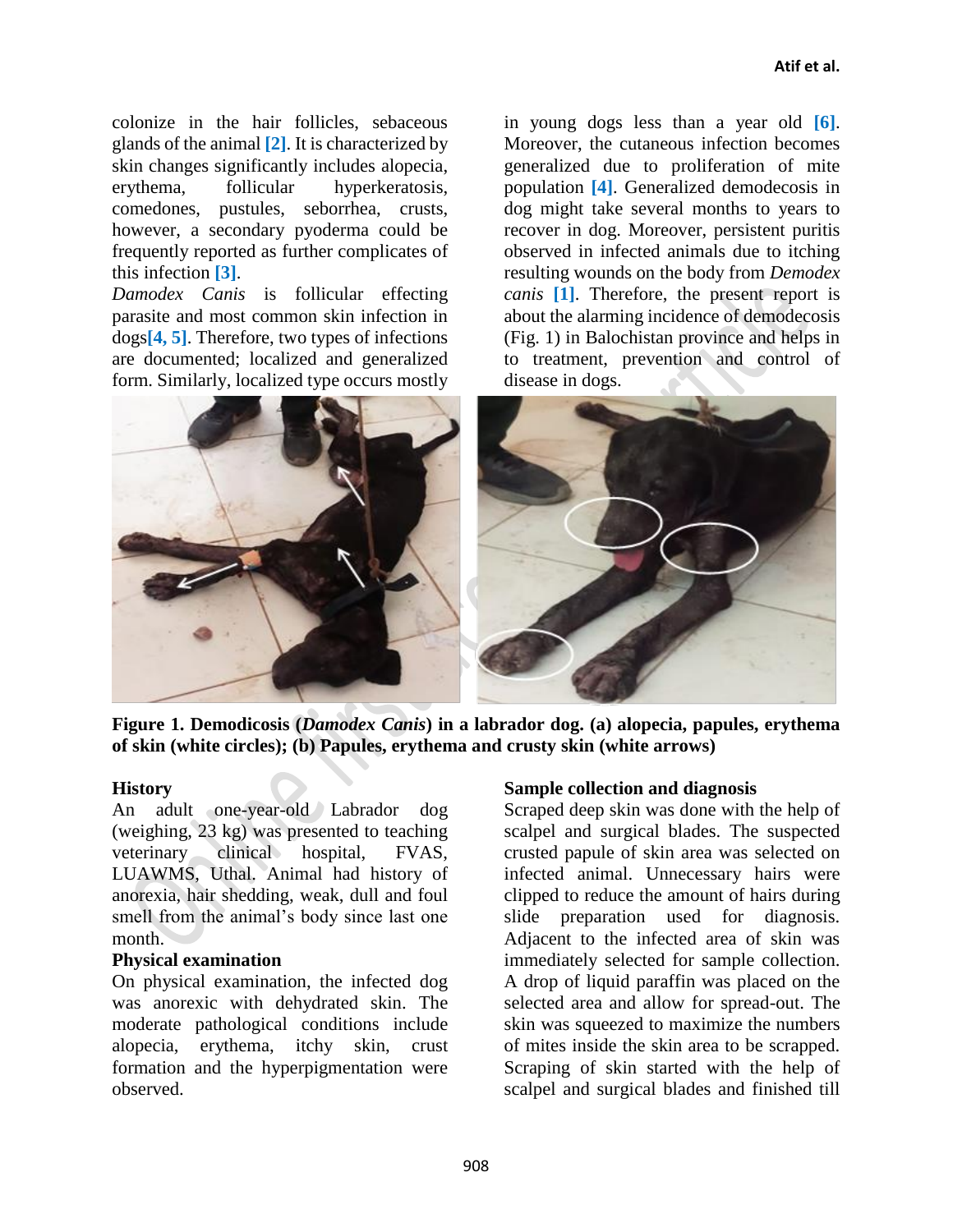the bleeding of capillaries occurs. The scraped material shipped to center of slide then mixed with a drop of liquid paraffin oil **[7]**. After that, placed a cover slip and examined under the low power (40x) of magnification **[8]**. On microscopic examination, the skin smear was made diagnosed as *Damodex canis* (Fig. 2).



**Figure 2.** *Demodex canis***: gnathosoma (a); podosoma (b); Opisthosoma and extremities (c)**

#### **Treatment and prognosis**

The tablet ivermectin @ 0.6mg/kg was given to animal for two weeks. Bath was recommended with scabion lotion once every three days for two weeks. Similarly, supportive treatment including dextrose (5%) with multivitamins was given to animal for 3 days to recovering rehydration and weakness. On clinical observations, the texture of skin appeared as almost normal and the negative skin scraping was obtained after two weeks of treatment.

#### **Discussion**

*Demodex canis* colonization in the mammals appears to be an surprising example of adaptation of one organism to another **[\[9\]](#page-3-5)**. Furthermore, some researchers consider that this relationship observed as commensalism rather than parasitism **[\[10\]](#page-3-6)**. However, the symbiotic relationship with mammals was observed in *Demodex* mites infections **[\[9\]](#page-3-5)**.

Localized demodecosis was observed in Labrador dog (one-year-old) with cutaneous lesions including erythema, itchy skin, and crust formation with hyperpigmentation. Findings are in line with Kaminsky **[11]**, who reported that the described lesions on the body as reddish hence the name this disease as red mange. Moreover, localized demodecosis documented in dogs less than a year of age **[\[6\]](#page-3-4)**. Consequently, *Demodex* can be considered as a normal inhabitant of the canine skin **[\[9\]](#page-3-5)**. Additionally, it is very difficult to study the lived *Demodex* mange in skin of canine. Nonetheless, lived *Demodex canis* in skin was observed in scrapped sample of infected Labrador dog in current study. The colonization of *Demodex canis* in the skin is reported in dogs independent of age, sex, breed **[\[9\]](#page-3-5)**.

Similarly, diagnosis and identification of *Damodex canis* microscopically is important for success of treatment. Moreover, treatment depends upon the spread of infection and its response. Many studies has been reported the